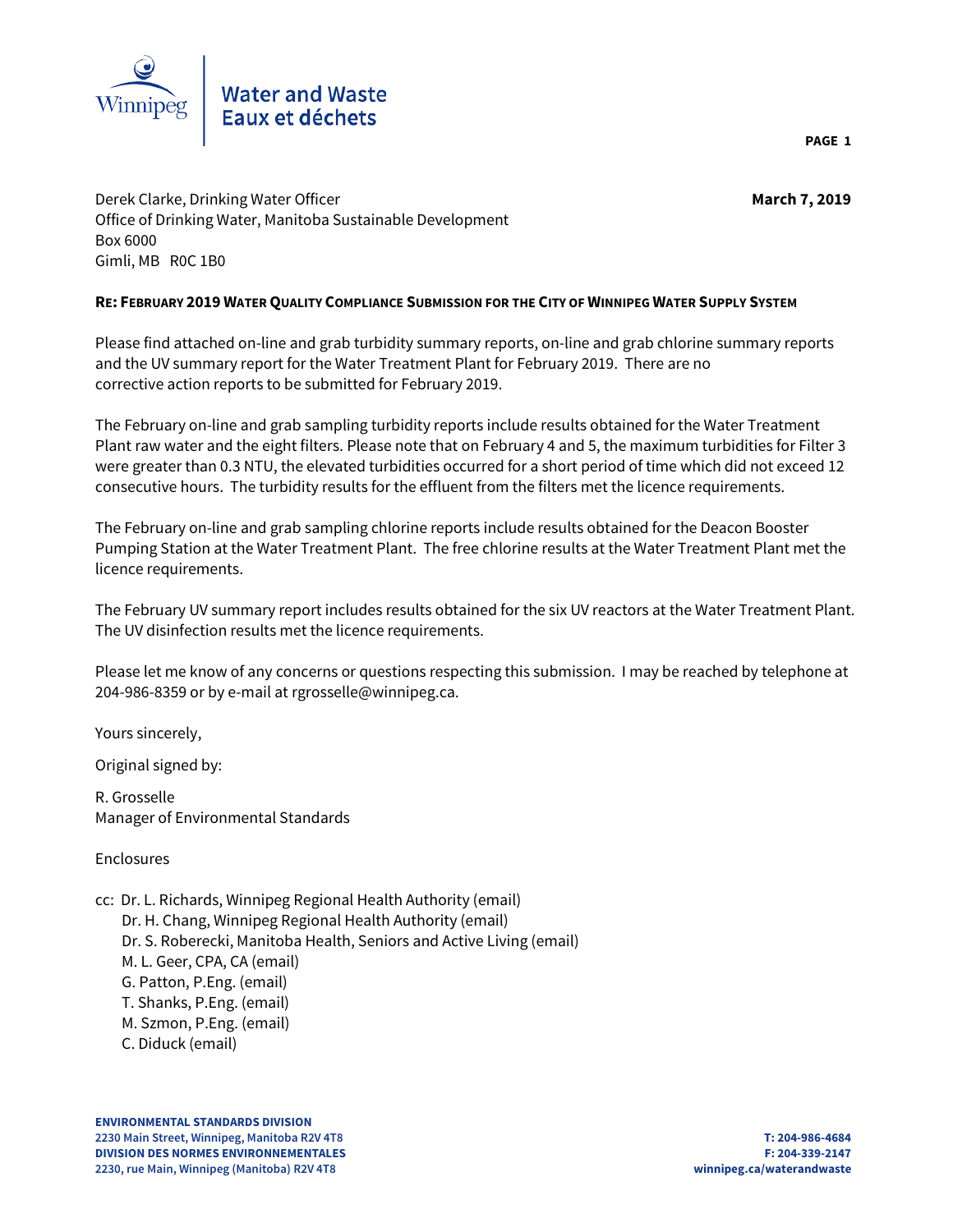$\bf{Q}$  $\widehat{\text{Winnipeg}}$ 

## **CITY OF WINNIPEG**

WATER AND WASTE DEPARTMENTWATER SERVICES

 Water System Code: **252.00** Licence Number: **PWS-09-412-01**

|                                                     | WATER TREATMENT PLANT TURBIDITY ON-LINE MONITORING REPORT<br>February 2019 Turbidity (NTU)                                                 |      |           |                       |      |                     |           |                       |      |                       |      |                       |           |                       |           |                       |      |                       |
|-----------------------------------------------------|--------------------------------------------------------------------------------------------------------------------------------------------|------|-----------|-----------------------|------|---------------------|-----------|-----------------------|------|-----------------------|------|-----------------------|-----------|-----------------------|-----------|-----------------------|------|-----------------------|
|                                                     |                                                                                                                                            |      |           |                       |      |                     |           |                       |      |                       |      |                       |           |                       |           |                       |      |                       |
|                                                     |                                                                                                                                            | Raw  | Filter #1 |                       |      | Filter #2           | Filter #3 |                       |      | Filter #4             |      | Filter #5             | Filter #6 |                       | Filter #7 |                       |      | Filter #8             |
|                                                     | Date                                                                                                                                       | Avg  | Avg       | Max                   | Avg  | Max                 | Avg       | Max                   | Avg  | Max                   | Avg  | Max                   | Avg       | Max                   | Avg       | Max                   | Avg  | Max                   |
|                                                     | 1/02/2019                                                                                                                                  | 0.36 | 0.05      | 0.09                  | 0.06 | 0.11                | 0.05      | 0.10                  | 0.01 | 0.05                  | 0.06 | 0.13                  | 0.05      | 0.12                  | 0.04      | 0.06                  | 0.01 | 0.01                  |
|                                                     | 2/02/2019                                                                                                                                  | 0.35 | 0.04      | 0.09                  | 0.05 | 0.11                | 0.07      | 0.22                  | 0.01 | 0.05                  | 0.06 | 0.14                  | 0.08      | 0.09                  | 0.03      | 0.05                  | 0.01 | 0.01                  |
|                                                     | 3/02/2019                                                                                                                                  | 0.35 | 0.05      | 0.19                  | 0.07 | 0.10                | 0.04      | 0.25                  | 0.03 | 0.06                  | 0.12 | 0.13                  | 0.07      | 0.13                  | 0.03      | 0.06                  | 0.00 | 0.01                  |
|                                                     | 4/02/2019                                                                                                                                  | 0.35 | 0.07      | 0.10                  | 0.07 | 0.12                | 0.06      | 0.37                  | 0.03 | 0.13                  | 0.10 | 0.17                  | 0.07      | 0.14                  | 0.03      | 0.05                  | 0.00 | 0.01                  |
|                                                     | 5/02/2019                                                                                                                                  | 0.33 | 0.05      | 0.10                  | 0.06 | 0.13                | 0.06      | 0.32                  | 0.02 | 0.06                  | 0.10 | 0.19                  | 0.08      | 0.12                  | 0.03      | 0.06                  | 0.01 | 0.01                  |
|                                                     | 6/02/2019                                                                                                                                  | 0.32 | 0.05      | 0.14                  | 0.06 | 0.14                | 0.06      | 0.12                  | 0.03 | 0.15                  | 0.13 | 0.17                  | 0.11      | 0.16                  | 0.03      | 0.06                  | 0.00 | 0.01                  |
|                                                     | 7/02/2019                                                                                                                                  | 0.32 | 0.04      | 0.11                  | 0.08 | 0.12                | 0.05      | 0.26                  | 0.05 | 0.11                  | 0.05 | 0.10                  | 0.04      | 0.11                  | 0.02      | 0.05                  | 0.00 | 0.02                  |
|                                                     | 8/02/2019                                                                                                                                  | 0.31 | 0.03      | 0.07                  | 0.05 | 0.11                | 0.06      | 0.30                  | 0.04 | 0.14                  | 0.04 | 0.09                  | 0.04      | 0.10                  | 0.03      | 0.05                  | 0.01 | 0.01                  |
|                                                     | 9/02/2019                                                                                                                                  | 0.32 | 0.02      | 0.06                  | 0.04 | 0.10                | 0.03      | 0.08                  | 0.04 | 0.07                  | 0.04 | 0.08                  | 0.06      | 0.08                  | 0.02      | 0.05                  | 0.01 | 0.01                  |
|                                                     | 10/02/2019                                                                                                                                 | 0.30 | 0.01      | 0.03                  | 0.06 | 0.07                | 0.02      | 0.07                  | 0.05 | 0.08                  | 0.05 | 0.07                  | 0.05      | 0.10                  | 0.02      | 0.05                  | 0.00 | 0.01                  |
|                                                     | 11/02/2019                                                                                                                                 | 0.30 | 0.02      | 0.05                  | 0.05 | 0.10                | 0.03      | 0.21                  | 0.04 | 0.08                  | 0.04 | 0.09                  | 0.05      | 0.09                  | 0.02      | 0.03                  | 0.00 | 0.01                  |
|                                                     | 12/02/2019                                                                                                                                 | 0.30 | 0.02      | 0.05                  | 0.04 | 0.09                | 0.03      | 0.05                  | 0.04 | 0.09                  | 0.04 | 0.09                  | 0.06      | 0.16                  | 0.02      | 0.06                  | 0.01 | 0.01                  |
|                                                     | 13/02/2019                                                                                                                                 | 0.29 | 0.02      | 0.06                  | 0.04 | 0.09                | 0.03      | 0.08                  | 0.06 | 0.10                  | 0.06 | 0.09                  | 0.06      | 0.10                  | 0.02      | 0.05                  | 0.00 | 0.01                  |
|                                                     | 14/02/2019                                                                                                                                 | 0.29 | 0.03      | 0.05                  | 0.07 | 0.08                | 0.04      | 0.10                  | 0.05 | 0.11                  | 0.08 | 0.12                  | 0.05      | 0.10                  | 0.02      | 0.04                  | 0.01 | 0.04                  |
|                                                     | 15/02/2019                                                                                                                                 | 0.28 | 0.04      | 0.10                  | 0.06 | 0.15                | 0.05      | 0.08                  | 0.06 | 0.14                  | 0.07 | 0.16                  | 0.05      | 0.09                  | 0.05      | 0.10                  | 0.01 | 0.02                  |
|                                                     | 16/02/2019                                                                                                                                 | 0.28 | 0.03      | 0.10                  | 0.04 | 0.09                | 0.06      | 0.13                  | 0.08 | 0.11                  | 0.09 | 0.16                  | 0.09      | 0.15                  | 0.04      | 0.11                  | 0.01 | 0.05                  |
|                                                     | 17/02/2019                                                                                                                                 | 0.28 | 0.04      | 0.10                  | 0.08 | 0.14                | 0.04      | 0.13                  | 0.09 | 0.16                  | 0.10 | 0.14                  | 0.06      | 0.14                  | 0.03      | 0.05                  | 0.01 | 0.04                  |
|                                                     | 18/02/2019                                                                                                                                 | 0.27 | 0.03      | 0.10                  | 0.05 | 0.13                | 0.04      | 0.07                  | 0.07 | 0.16                  | 0.10 | 0.17                  | 0.05      | 0.14                  | 0.06      | 0.11                  | 0.01 | 0.01                  |
|                                                     | 19/02/2019                                                                                                                                 | 0.27 | 0.03      | 0.10                  | 0.06 | 0.09                | 0.06      | 0.12                  | 0.07 | 0.12                  | 0.06 | 0.17                  | 0.07      | 0.10                  | 0.05      | 0.11                  | 0.01 | 0.04                  |
|                                                     | 20/02/2019                                                                                                                                 | 0.27 | 0.03      | 0.05                  | 0.07 | 0.13                | 0.04      | 0.13                  | 0.05 | 0.09                  | 0.04 | 0.08                  | 0.05      | 0.14                  | 0.04      | 0.10                  | 0.01 | 0.04                  |
|                                                     | 21/02/2019                                                                                                                                 | 0.27 | 0.02      | 0.05                  | 0.04 | 0.08                | 0.02      | 0.07                  | 0.03 | 0.08                  | 0.04 | 0.06                  | 0.04      | 0.09                  | 0.04      | 0.06                  | 0.00 | 0.01                  |
|                                                     | 22/02/2019                                                                                                                                 | 0.27 | 0.02      | 0.05                  | 0.03 | 0.10                | 0.03      | 0.05                  | 0.03 | 0.08                  | 0.03 | 0.07                  | 0.04      | 0.07                  | 0.05      | 0.07                  | 0.01 | 0.01                  |
|                                                     | 23/02/2019                                                                                                                                 | 0.27 | 0.02      | 0.04                  | 0.06 | 0.09                | 0.03      | 0.10                  | 0.04 | 0.06                  | 0.03 | 0.07                  | 0.06      | 0.12                  | 0.04      | 0.11                  | 0.00 | 0.02                  |
|                                                     | 24/02/2019                                                                                                                                 | 0.27 | 0.02      | 0.03                  | 0.04 | 0.08                | 0.02      | 0.06                  | 0.04 | 0.08                  | 0.04 | 0.05                  | 0.04      | 0.09                  | 0.04      | 0.07                  | 0.00 | 0.01                  |
|                                                     | 25/02/2019                                                                                                                                 | 0.25 | 0.01      | 0.04                  | 0.03 | 0.08                | 0.02      | 0.03                  | 0.04 | 0.09                  | 0.03 | 0.07                  | 0.04      | 0.09                  | 0.07      | 0.09                  | 0.01 | 0.01                  |
|                                                     | 26/02/2019                                                                                                                                 | 0.24 | 0.01      | 0.04                  | 0.05 | 0.06                | 0.03      | 0.06                  | 0.04 | 0.08                  | 0.03 | 0.07                  | 0.06      | 0.08                  | 0.05      | 0.10                  | 0.00 | 0.01                  |
|                                                     | 27/02/2019                                                                                                                                 | 0.24 | 0.02      | 0.03                  | 0.04 | 0.08                | 0.02      | 0.07                  | 0.08 | 0.11                  | 0.03 | 0.05                  | 0.04      | 0.08                  | 0.06      | 0.11                  | 0.00 | 0.01                  |
|                                                     | 28/02/2019                                                                                                                                 | 0.24 | 0.02      | 0.05                  | 0.04 | 0.08                | 0.03      | 0.08                  | 0.05 | 0.14                  | 0.04 | 0.07                  | 0.04      | 0.10                  | 0.05      | 0.10                  | 0.01 | 0.01                  |
|                                                     | Total Number of Measurements Taken, A:<br>Turbidity Standard for Monitoring Location (NTU):<br>Number of Measurements Meeting Standard, B: |      |           | 12981<br>0.3<br>12981 |      | 9022<br>0.3<br>9022 |           | 12826<br>0.3<br>12820 |      | 11516<br>0.3<br>11516 |      | 13497<br>0.3<br>13497 |           | 12351<br>0.3<br>12351 |           | 12313<br>0.3<br>12313 |      | 13108<br>0.3<br>13108 |
| Compliance with Turbidity Standard, C = B/A X 100%: |                                                                                                                                            |      |           | 100.000%              |      | 100.000%            |           | 99.953%               |      | 100.000%              |      | 100.000%              |           | 100.000%              |           | 100.000%              |      | 100.000%              |

File Path: N:\Water Treatment Branch\Administration\Reports\Regulatory Submissions\Turbidity\2019\02-February

**Submitted By (Print): D.Merredew** 

Signature: Original signed by D.Merredew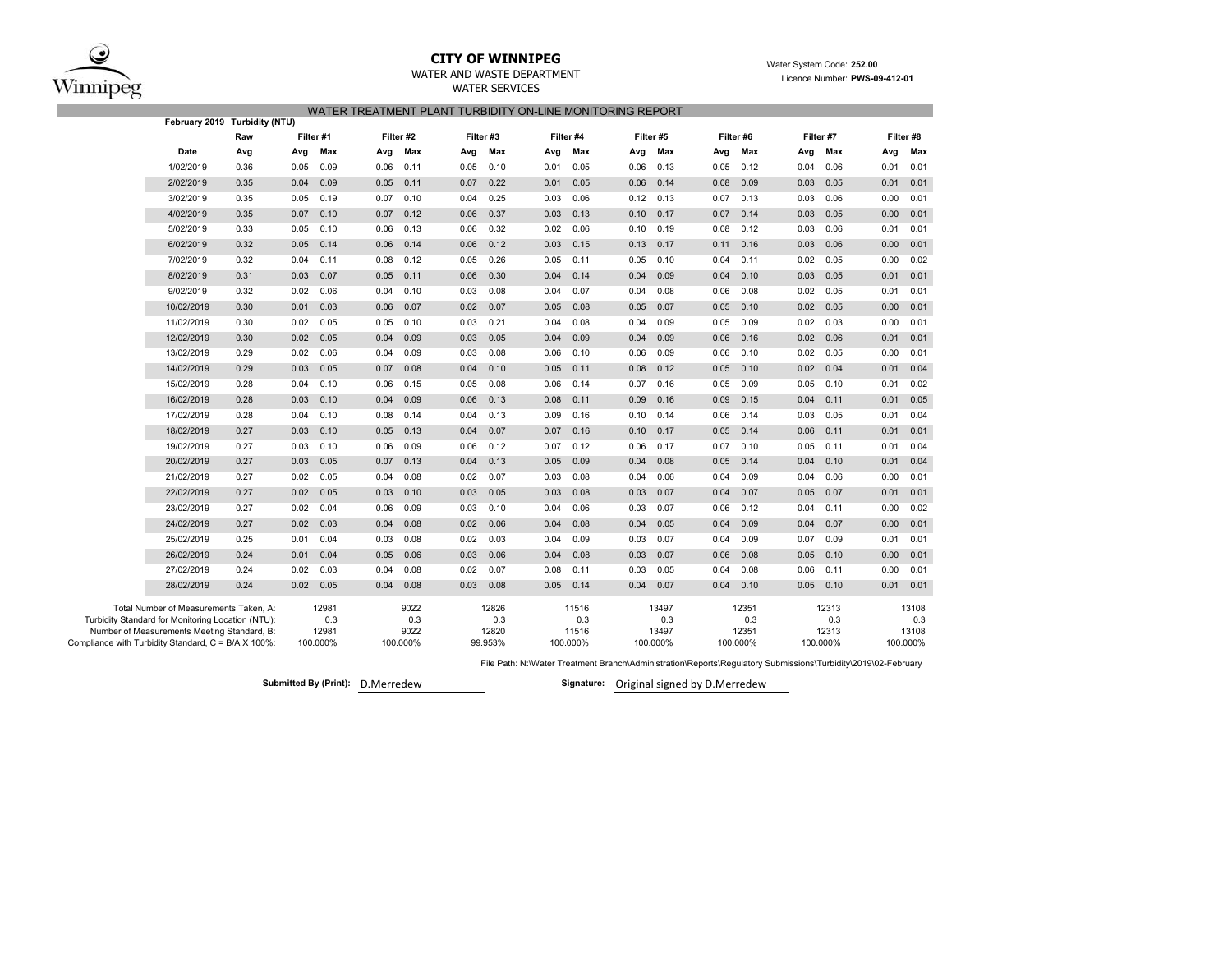

CITY OF WINNIPEG WATER AND WASTE DEPARTMENTENVIRONMENTAL STANDARDS DIVISION

## **WATER TREATMENT PLANT TURBIDITY GRAB MONITORING REPORT**

| Water System Code: 252.00                          | <b>Turbidity (NTU)</b> |           |           |           |           |                     |           |                     |           |           |           |           |                     |           |                     |           |           |           |
|----------------------------------------------------|------------------------|-----------|-----------|-----------|-----------|---------------------|-----------|---------------------|-----------|-----------|-----------|-----------|---------------------|-----------|---------------------|-----------|-----------|-----------|
| Licence No. PWS-09-412-01                          |                        |           |           |           |           |                     |           |                     |           |           |           |           |                     |           |                     |           |           |           |
| <b>Date</b>                                        | <b>Raw Water</b>       |           |           | Filter 1  |           | Filter <sub>2</sub> |           | Filter <sub>3</sub> |           | Filter 4  |           | Filter 5  | Filter <sub>6</sub> |           | Filter <sub>7</sub> |           |           | Filter 8  |
|                                                    | Grab                   | Analyser  | Grab      | Analyser  | Grab      | Analyser            | Grab      | Analyser            | Grab      | Analyser  | Grab      | Analyser  | Grab                | Analyser  | Grab                | Analyser  | Grab      | Analyser  |
| 01-Feb-2019                                        | 0.45                   | 0.35      | 0.11      | 0.05      | OL        | OL                  | 0.11      | 0.05                | 0.09      | 0.02      | OL        | OL        | 0.08                | 0.07      | 0.10                | 0.03      | 0.08      | < 0.02    |
| 02-Feb-2019                                        | <b>NA</b>              | <b>NA</b> | <b>NA</b> | <b>NA</b> | <b>NA</b> | <b>NA</b>           | <b>NA</b> | <b>NA</b>           | <b>NA</b> | <b>NA</b> | <b>NA</b> | <b>NA</b> | <b>NA</b>           | <b>NA</b> | <b>NA</b>           | <b>NA</b> | <b>NA</b> | <b>NA</b> |
| 03-Feb-2019                                        | <b>NA</b>              | <b>NA</b> | <b>NA</b> | <b>NA</b> | <b>NA</b> | <b>NA</b>           | <b>NA</b> | <b>NA</b>           | <b>NA</b> | <b>NA</b> | <b>NA</b> | <b>NA</b> | <b>NA</b>           | <b>NA</b> | <b>NA</b>           | <b>NA</b> | <b>NA</b> | <b>NA</b> |
| 04-Feb-2019                                        | 0.42                   | 0.33      | 0.10      | 0.06      | 0.11      | 0.10                | 0.17      | 0.11                | <b>OL</b> | OL        | 0.08      | 0.14      | OL                  | <b>OL</b> | 0.08                | 0.03      | 0.07      | < 0.02    |
| 05-Feb-2019                                        | 0.44                   | 0.33      | 0.11      | 0.06      | OL        | <b>OL</b>           | 0.09      | 0.06                | 0.09      | 0.03      | <b>OL</b> | OL        | 0.07                | 0.11      | 0.08                | 0.04      | 0.08      | < 0.02    |
| 06-Feb-2019                                        | 0.41                   | 0.30      | OL        | OL        | 0.09      | 0.09                | 0.12      | 0.08                | 0.09      | 0.02      | 0.09      | 0.15      | 0.10                | 0.13      | OL                  | OL        | 0.10      | < 0.02    |
| 07-Feb-2019                                        | 0.42                   | 0.30      | 0.10      | 0.03      | 0.10      | 0.09                | OL        | OL                  | 0.12      | 0.09      | 0.07      | 0.05      | OL                  | OL        | 0.09                | 0.02      | 0.07      | < 0.02    |
| 08-Feb-2019                                        | 0.40                   | 0.30      | 0.10      | 0.03      | OL        | <b>OL</b>           | 0.12      | 0.07                | 0.16      | 0.13      | <b>OL</b> | OL        | 0.11                | 0.07      | 0.08                | 0.02      | 0.07      | < 0.02    |
| 09-Feb-2019                                        | <b>NA</b>              | <b>NA</b> | <b>NA</b> | <b>NA</b> | <b>NA</b> | <b>NA</b>           | <b>NA</b> | <b>NA</b>           | <b>NA</b> | <b>NA</b> | <b>NA</b> | <b>NA</b> | <b>NA</b>           | <b>NA</b> | <b>NA</b>           | <b>NA</b> | <b>NA</b> | <b>NA</b> |
| 10-Feb-2019                                        | <b>NA</b>              | <b>NA</b> | <b>NA</b> | <b>NA</b> | <b>NA</b> | <b>NA</b>           | <b>NA</b> | <b>NA</b>           | <b>NA</b> | <b>NA</b> | <b>NA</b> | <b>NA</b> | <b>NA</b>           | <b>NA</b> | <b>NA</b>           | <b>NA</b> | <b>NA</b> | <b>NA</b> |
| 11-Feb-2019                                        | 0.39                   | 0.29      | 0.08      | <0.02     | 0.09      | 0.07                | 0.17      | 0.09                | OL        | OL        | 0.09      | 0.05      | OL                  | OL        | 0.08                | 0.02      | 0.07      | < 0.02    |
| 12-Feb-2019                                        | 0.38                   | 0.28      | 0.10      | 0.03      | OL        | OL                  | 0.09      | 0.04                | 0.08      | 0.05      | <b>OL</b> | OL        | 0.09                | 0.07      | 0.08                | 0.03      | 0.07      | < 0.02    |
| 13-Feb-2019                                        | 0.41                   | 0.28      | 0.08      | <0.02     | 0.09      | 0.06                | 0.12      | 0.05                | 0.10      | 0.06      | 0.09      | 0.07      | 0.12                | 0.07      | OL                  | OL        | OL        | OL        |
| 14-Feb-2019                                        | 0.39                   | 0.28      | 0.10      | 0.02      | 0.10      | 0.08                | <b>OL</b> | OL                  | 0.15      | 0.08      | 0.10      | 0.08      | OL                  | OL        | 0.09                | 0.02      | 0.08      | < 0.02    |
| 15-Feb-2019                                        | 0.39                   | 0.27      | 0.16      | 0.05      | OL        | OL                  | 0.15      | 0.06                | 0.14      | 0.08      | OL        | OL        | 0.14                | 0.08      | 0.14                | 0.05      | 0.12      | 0.03      |
| 16-Feb-2019                                        | <b>NA</b>              | <b>NA</b> | <b>NA</b> | <b>NA</b> | <b>NA</b> | <b>NA</b>           | <b>NA</b> | <b>NA</b>           | <b>NA</b> | <b>NA</b> | <b>NA</b> | <b>NA</b> | <b>NA</b>           | <b>NA</b> | <b>NA</b>           | <b>NA</b> | <b>NA</b> | <b>NA</b> |
| 17-Feb-2019                                        | <b>NA</b>              | <b>NA</b> | <b>NA</b> | <b>NA</b> | <b>NA</b> | <b>NA</b>           | <b>NA</b> | <b>NA</b>           | <b>NA</b> | <b>NA</b> | <b>NA</b> | <b>NA</b> | <b>NA</b>           | <b>NA</b> | <b>NA</b>           | <b>NA</b> | <b>NA</b> | <b>NA</b> |
| 18-Feb-2019                                        | <b>NA</b>              | <b>NA</b> | <b>NA</b> | <b>NA</b> | <b>NA</b> | <b>NA</b>           | <b>NA</b> | <b>NA</b>           | <b>NA</b> | <b>NA</b> | <b>NA</b> | <b>NA</b> | <b>NA</b>           | <b>NA</b> | <b>NA</b>           | <b>NA</b> | <b>NA</b> | <b>NA</b> |
| 19-Feb-2019                                        | 0.39                   | 0.27      | <b>OL</b> | <b>OL</b> | 0.10      | 0.08                | 0.13      | 0.06                | 0.11      | 0.12      | <b>OL</b> | <b>OL</b> | 0.11                | 0.08      | 0.13                | 0.07      | 0.11      | 0.02      |
| 20-Feb-2019                                        | 0.39                   | 0.25      | 0.11      | 0.03      | 0.13      | 0.09                | <b>OL</b> | <b>OL</b>           | 0.12      | 0.06      | 0.09      | 0.04      | 0.13                | 0.10      | 0.10                | 0.05      | 0.16      | 0.06      |
| 21-Feb-2019                                        | 0.37                   | 0.27      | 0.07      | < 0.02    | <b>OL</b> | <b>OL</b>           | 0.07      | 0.03                | 0.09      | 0.05      | 0.06      | 0.03      | <b>OL</b>           | <b>OL</b> | 0.06                | 0.04      | 0.06      | < 0.02    |
| 22-Feb-2019                                        | 0.37                   | 0.27      | 0.09      | 0.02      | 0.07      | 0.06                | 0.08      | 0.03                | OL        | OL        | 0.08      | 0.05      | 0.07                | 0.07      | 0.08                | 0.05      | 0.06      | < 0.02    |
| 23-Feb-2019                                        | <b>NA</b>              | <b>NA</b> | <b>NA</b> | <b>NA</b> | <b>NA</b> | <b>NA</b>           | <b>NA</b> | <b>NA</b>           | <b>NA</b> | <b>NA</b> | <b>NA</b> | <b>NA</b> | <b>NA</b>           | <b>NA</b> | <b>NA</b>           | <b>NA</b> | <b>NA</b> | <b>NA</b> |
| 24-Feb-2019                                        | <b>NA</b>              | <b>NA</b> | <b>NA</b> | <b>NA</b> | <b>NA</b> | <b>NA</b>           | <b>NA</b> | <b>NA</b>           | <b>NA</b> | <b>NA</b> | <b>NA</b> | <b>NA</b> | <b>NA</b>           | <b>NA</b> | <b>NA</b>           | <b>NA</b> | <b>NA</b> | <b>NA</b> |
| 25-Feb-2019                                        | 0.34                   | 0.26      | 0.09      | < 0.02    | <b>OL</b> | <b>OL</b>           | 0.10      | 0.02                | <b>OL</b> | <b>OL</b> | 0.15      | 0.04      | 0.21                | 0.07      | 0.20                | 0.07      | 0.10      | < 0.02    |
| 26-Feb-2019                                        | 0.36                   | 0.24      | 0.06      | < 0.02    | 0.07      | 0.06                | 0.08      | 0.03                | 0.07      | 0.06      | <b>OL</b> | <b>OL</b> | 0.08                | 0.07      | <b>OL</b>           | <b>OL</b> | 0.08      | < 0.02    |
| 27-Feb-2019                                        | 0.36                   | 0.22      | 0.07      | <0.02     | 0.09      | 0.07                | OL        | OL                  | 0.08      | 0.09      | 0.07      | 0.03      | OL                  | <b>OL</b> | 0.07                | 0.07      | 0.07      | < 0.02    |
| 28-Feb-2019                                        | 0.36                   | 0.23      | 0.11      | 0.02      | OL        | <b>OL</b>           | 0.10      | 0.03                | <b>OL</b> | <b>OL</b> | 0.10      | 0.04      | 0.09                | 0.06      | 0.10                | 0.03      | 0.09      | < 0.02    |
| Total number of measurements taken, A:             |                        |           | 17        |           | 11        |                     | 15        |                     | 14        |           | 12        |           | 13                  |           | 16                  |           | 18        |           |
| Turbidity Standard for Monitoring Location (NTU):  |                        |           | 0.30      |           | 0.30      |                     | 0.30      |                     | 0.30      |           | 0.30      |           | 0.30                |           | 0.30                |           | 0.30      |           |
| Number of measurements meeting standard, B:        |                        |           | 17        |           | 11        |                     | 15        |                     | 14        |           | 12        |           | 13                  |           | 16                  |           | 18        |           |
| Compliance with Turbidity Standard, C= B/A X 100%: |                        |           | 100%      |           | 100%      |                     | 100%      |                     | 100%      |           | 100%      |           | 100%                |           | 100%                |           | 100%      |           |

NS: No Sample NA: Not Analyzed OL: Off-Line

**Comments:**

 **Report Compiled By: H.Demchenko**

**Authorized in Sample Manager By: C.Diduck**

**7-Mar-19**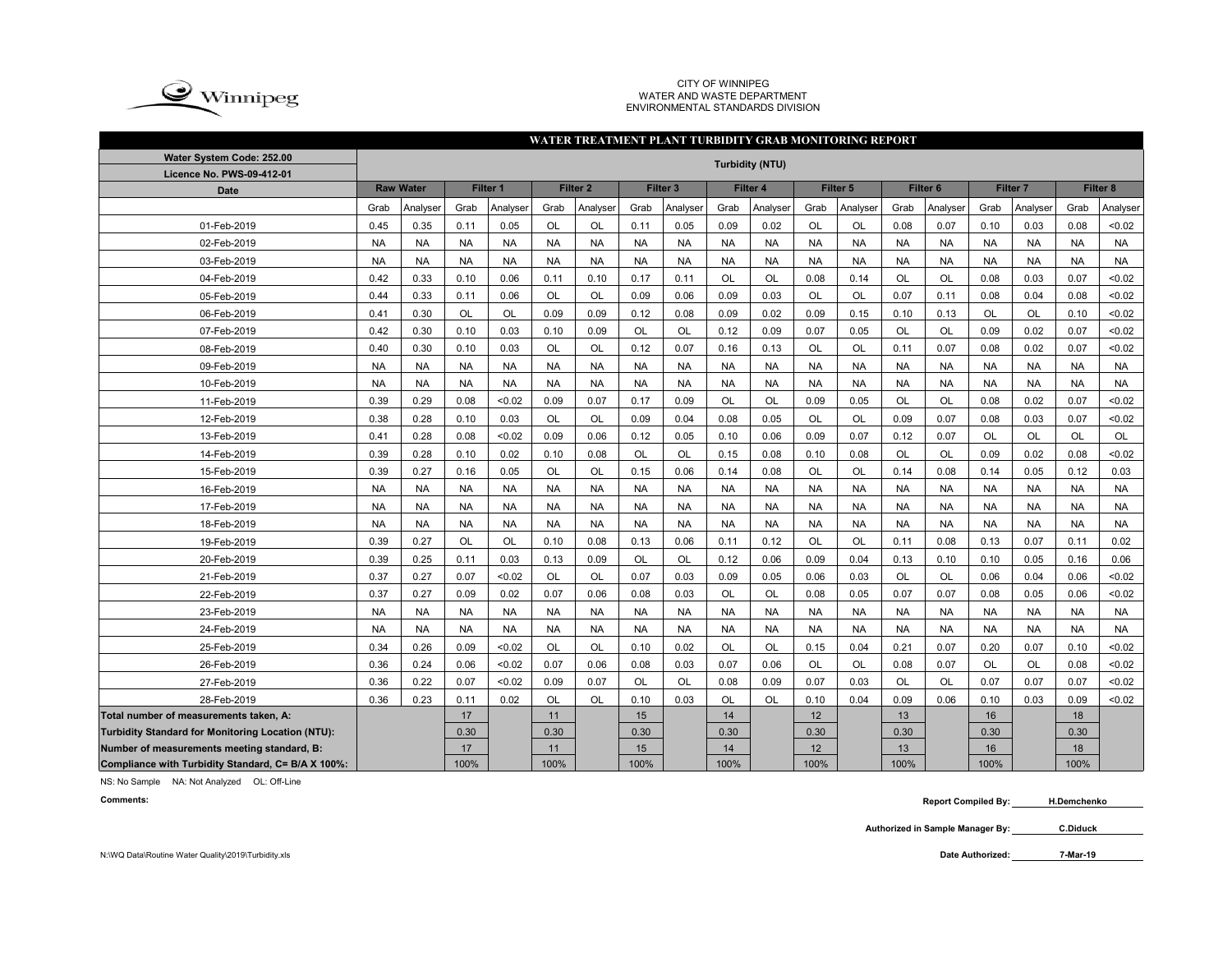

**City Of Winnipeg**

Water and Waste Department Water Services

WATER TREATMENT PLANT FREE CHLORINE ON-LINE MONITORING REPORT

Deacon Booster Pumping Station

| Water System Code:     |
|------------------------|
| Licence Number:        |
| <b>Report Created:</b> |

Water System Code: **252.00** Licence Number: **PWS-09-412-01**

01 March 2019 **Report Period: February 2019** 

|                                             |                                      | <b>BRANCH1</b><br>[mg/L]           |         | <b>BRANCH 2</b><br>[mg/L] |         |  |  |  |  |  |
|---------------------------------------------|--------------------------------------|------------------------------------|---------|---------------------------|---------|--|--|--|--|--|
|                                             | Date                                 | Average                            | Minimum | Average                   | Minimum |  |  |  |  |  |
|                                             | 01/02/2019                           | 1.23                               | 1.09    | 1.31                      | 1.16    |  |  |  |  |  |
|                                             | 02/02/2019                           | 1.17                               | 1.10    | 1.22                      | 1.12    |  |  |  |  |  |
|                                             | 03/02/2019                           | 1.15                               | 1.09    | 1.20                      | 1.12    |  |  |  |  |  |
|                                             | 04/02/2019                           | 1.15                               | 1.09    | 1.20                      | 1.13    |  |  |  |  |  |
|                                             | 05/02/2019                           | 1.21                               | 1.11    | 1.25                      | 1.14    |  |  |  |  |  |
|                                             | 06/02/2019                           | 1.18                               | 1.01    | 1.18                      | 1.10    |  |  |  |  |  |
|                                             | 07/02/2019                           | 1.18                               | 1.08    | 1.31                      | 1.22    |  |  |  |  |  |
|                                             | 08/02/2019                           | 1.20                               | 1.14    | 1.34                      | 1.27    |  |  |  |  |  |
|                                             | 09/02/2019                           | 1.21                               | 1.15    | 1.32                      | 1.28    |  |  |  |  |  |
|                                             | 10/02/2019                           | 1.17                               | 1.10    | 1.27                      | 1.21    |  |  |  |  |  |
|                                             | 11/02/2019                           | 1.11                               | 1.04    | 1.24                      | 1.20    |  |  |  |  |  |
|                                             | 12/02/2019                           | 1.04                               | 0.99    | 1.19                      | 1.12    |  |  |  |  |  |
|                                             | 13/02/2019                           | 1.07                               | 1.01    | 1.17                      | 1.10    |  |  |  |  |  |
|                                             | 14/02/2019                           | 1.10                               | 0.99    | 1.19                      | 1.11    |  |  |  |  |  |
|                                             | 15/02/2019                           | 1.12                               | 1.01    | 1.23                      | 1.13    |  |  |  |  |  |
|                                             | 16/02/2019                           | 1.04                               | 0.98    | 1.14                      | 1.09    |  |  |  |  |  |
|                                             | 17/02/2019                           | 1.03                               | 0.98    | 1.15                      | 1.09    |  |  |  |  |  |
|                                             | 18/02/2019                           | 1.00                               | 0.96    | 1.11                      | 1.07    |  |  |  |  |  |
|                                             | 19/02/2019                           | 0.98                               | 0.95    | 1.08                      | 1.04    |  |  |  |  |  |
|                                             | 20/02/2019                           | 1.10                               | 0.94    | 1.05                      | 0.97    |  |  |  |  |  |
|                                             | 21/02/2019                           | 1.17                               | 1.05    | 1.11                      | 1.03    |  |  |  |  |  |
|                                             | 22/02/2019                           | 1.17                               | 1.08    | 1.19                      | 1.13    |  |  |  |  |  |
|                                             | 23/02/2019                           | 1.17                               | 1.05    | 1.10                      | 0.96    |  |  |  |  |  |
|                                             | 24/02/2019                           | 1.08                               | 1.01    | 1.02                      | 0.96    |  |  |  |  |  |
|                                             | 25/02/2019                           | 1.08                               | 0.93    | 1.03                      | 0.95    |  |  |  |  |  |
|                                             | 26/02/2019                           | 1.22                               | 1.14    | 1.16                      | 1.13    |  |  |  |  |  |
|                                             | 27/02/2019                           | 1.30                               | 1.21    | 1.22                      | 1.17    |  |  |  |  |  |
|                                             | 28/02/2019                           | 1.19                               | 1.09    | 1.21                      | 1.12    |  |  |  |  |  |
|                                             |                                      |                                    |         |                           |         |  |  |  |  |  |
|                                             | Total Number of Measurements, A:     |                                    | 19440   |                           | 19440   |  |  |  |  |  |
|                                             | Minimum Free Chlorine Standard:      |                                    | 0.5     |                           |         |  |  |  |  |  |
| Number of Measurements Meeting Standard, B: | COMPLIANCE, $C = B/A \times 100\%$ : | 19440<br>19440<br>100.00<br>100.00 |         |                           |         |  |  |  |  |  |

File Path: N:\Water Treatment Branch\Administration\Reports\Regulatory Submissions\Chlorine\2019\02-February

Submitted By (Print):

D.Merredew Signature: Original signed by D.Merredew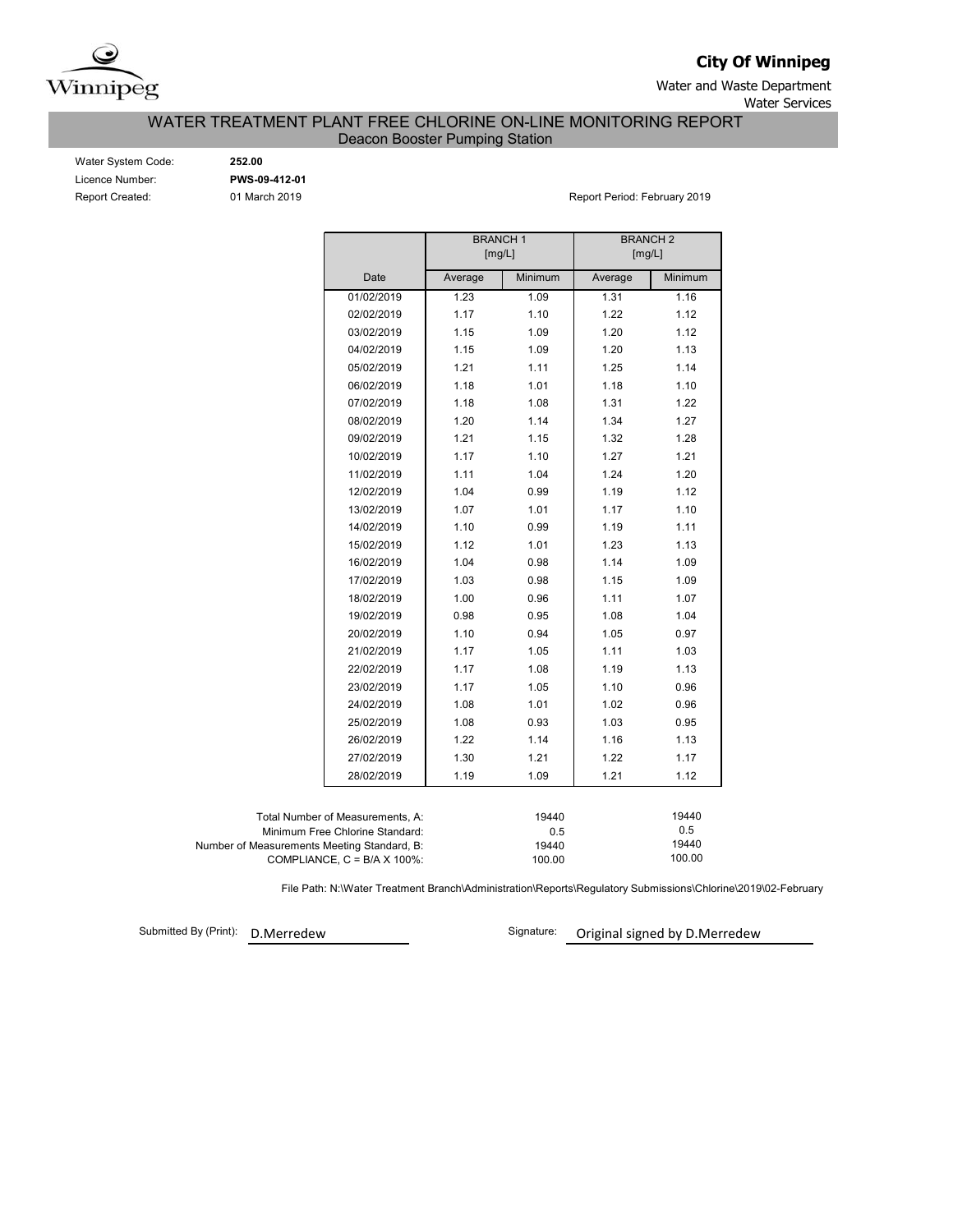| $\rightarrow$ Winnipeg                                 | <b>CITY OF WINNIPEG</b><br>WATER AND WASTE DEPARTMENT<br>ENVIRONMENTAL STANDARDS DIVISION |                                         |                                 |                                         |                      |                                 |  |  |  |  |  |  |  |
|--------------------------------------------------------|-------------------------------------------------------------------------------------------|-----------------------------------------|---------------------------------|-----------------------------------------|----------------------|---------------------------------|--|--|--|--|--|--|--|
|                                                        | WATER TREATMENT PLANT CHLORINE GRAB MONITORING REPORT                                     |                                         |                                 |                                         |                      |                                 |  |  |  |  |  |  |  |
| Water System Code: 252.00<br>Licence No. PWS-09-412-01 |                                                                                           | Deacon Booster Pumping Station Branch 1 |                                 | Deacon Booster Pumping Station Branch 2 |                      |                                 |  |  |  |  |  |  |  |
| <b>Date</b>                                            |                                                                                           | Free Chlorine (mg/L)                    | <b>Total Chlorine</b><br>(mg/L) |                                         | Free Chlorine (mg/L) | <b>Total Chlorine</b><br>(mg/L) |  |  |  |  |  |  |  |
|                                                        | Analyser                                                                                  | Grab                                    | Grab                            | Analyser                                | Grab                 | Grab                            |  |  |  |  |  |  |  |
| 01-Feb-2019                                            | 1.25                                                                                      | 1.23                                    | 1.48                            | 1.36                                    | 1.37                 | 1.59                            |  |  |  |  |  |  |  |
| 02-Feb-2019                                            | <b>NA</b>                                                                                 | <b>NA</b>                               | <b>NA</b>                       | <b>NA</b>                               | <b>NA</b>            | <b>NA</b>                       |  |  |  |  |  |  |  |
| 03-Feb-2019                                            | <b>NA</b>                                                                                 | <b>NA</b>                               | <b>NA</b>                       | <b>NA</b>                               | <b>NA</b>            | <b>NA</b>                       |  |  |  |  |  |  |  |
| 04-Feb-2019                                            | 1.16                                                                                      | 1.13                                    | 1.29                            | 1.20                                    | 1.25                 | 1.40                            |  |  |  |  |  |  |  |
| 05-Feb-2019                                            | 1.13                                                                                      | 1.14                                    | 1.40                            | 1.25                                    | 1.26                 | 1.52                            |  |  |  |  |  |  |  |
| 06-Feb-2019                                            | 1.26                                                                                      | 1.24                                    | 1.42                            | 1.18                                    | 1.26                 | 1.43                            |  |  |  |  |  |  |  |
| 07-Feb-2019                                            | 1.17                                                                                      | 1.18                                    | 1.38                            | 1.29                                    | 1.37                 | 1.55                            |  |  |  |  |  |  |  |
| 08-Feb-2019                                            | 1.20                                                                                      | 1.26                                    | 1.47                            | 1.35                                    | 1.38                 | 1.63                            |  |  |  |  |  |  |  |
| 09-Feb-2019                                            | <b>NA</b>                                                                                 | <b>NA</b>                               | <b>NA</b>                       | <b>NA</b>                               | <b>NA</b>            | <b>NA</b>                       |  |  |  |  |  |  |  |
| 10-Feb-2019                                            | <b>NA</b>                                                                                 | NA                                      | <b>NA</b>                       | <b>NA</b>                               | <b>NA</b>            | <b>NA</b>                       |  |  |  |  |  |  |  |
| 11-Feb-2019                                            | 1.14                                                                                      | 1.16                                    | 1.31                            | 1.25                                    | 1.29                 | 1.49                            |  |  |  |  |  |  |  |
| 12-Feb-2019                                            | 1.04                                                                                      | 1.07                                    | 1.26                            | 1.20                                    | 1.23                 | 1.44                            |  |  |  |  |  |  |  |
| 13-Feb-2019                                            | 1.09                                                                                      | 1.14                                    | 1.31                            | 1.18                                    | 1.27                 | 1.48                            |  |  |  |  |  |  |  |
| 14-Feb-2019                                            | 1.13                                                                                      | 1.10                                    | 1.30                            | 1.21                                    | 1.25                 | 1.48                            |  |  |  |  |  |  |  |
| 15-Feb-2019                                            | 1.11                                                                                      | 1.17                                    | 1.36                            | 1.22                                    | 1.30                 | 1.53                            |  |  |  |  |  |  |  |
| 16-Feb-2019                                            | <b>NA</b>                                                                                 | NA                                      | <b>NA</b>                       | NA                                      | <b>NA</b>            | <b>NA</b>                       |  |  |  |  |  |  |  |
| 17-Feb-2019                                            | <b>NA</b>                                                                                 | <b>NA</b>                               | <b>NA</b>                       | <b>NA</b>                               | <b>NA</b>            | <b>NA</b>                       |  |  |  |  |  |  |  |
| 18-Feb-2019                                            | <b>NA</b>                                                                                 | <b>NA</b>                               | <b>NA</b>                       | <b>NA</b>                               | <b>NA</b>            | <b>NA</b>                       |  |  |  |  |  |  |  |
| 19-Feb-2019                                            | 0.99                                                                                      | 1.03                                    | 1.19                            | 1.08                                    | 1.16                 | 1.39                            |  |  |  |  |  |  |  |
| 20-Feb-2019                                            | 1.05                                                                                      | 1.12                                    | 1.34                            | 1.06                                    | 1.16                 | 1.38                            |  |  |  |  |  |  |  |
| 21-Feb-2019                                            | 1.23                                                                                      | 1.30                                    | 1.52                            | 1.18                                    | 1.27                 | 1.44                            |  |  |  |  |  |  |  |
| 22-Feb-2019                                            | 1.18                                                                                      | 1.26                                    | 1.48                            | 1.17                                    | 1.21                 | 1.41                            |  |  |  |  |  |  |  |
| 23-Feb-2019                                            | <b>NA</b>                                                                                 | <b>NA</b>                               | <b>NA</b>                       | <b>NA</b>                               | <b>NA</b>            | <b>NA</b>                       |  |  |  |  |  |  |  |
| 24-Feb-2019                                            | <b>NA</b>                                                                                 | <b>NA</b>                               | <b>NA</b>                       | <b>NA</b>                               | <b>NA</b>            | <b>NA</b>                       |  |  |  |  |  |  |  |
| 25-Feb-2019                                            | 1.02                                                                                      | 1.05                                    | 1.26                            | 1.00                                    | 1.00                 | 1.20                            |  |  |  |  |  |  |  |
| 26-Feb-2019                                            | 1.21                                                                                      | 1.31                                    | 1.53                            | 1.16                                    | 1.25                 | 1.42                            |  |  |  |  |  |  |  |
| 27-Feb-2019                                            | 1.36                                                                                      | 1.42                                    | 1.61                            | 1.28                                    | 1.32                 | 1.56                            |  |  |  |  |  |  |  |
| 28-Feb-2019                                            | 1.14                                                                                      | 1.29                                    | 1.46                            | 1.14                                    | 1.19                 | 1.41                            |  |  |  |  |  |  |  |
| Total number of measurements taken, A:                 |                                                                                           | 19                                      |                                 |                                         | 19                   |                                 |  |  |  |  |  |  |  |
| Chlorine Standard for Monitoring Location (mg/L):      |                                                                                           | 0.50                                    |                                 |                                         | 0.50                 |                                 |  |  |  |  |  |  |  |
| Number of measurements meeting standard, B:            |                                                                                           | 19                                      |                                 |                                         | 19                   |                                 |  |  |  |  |  |  |  |
| Compliance with Chlorine Standard, C= B/A X 100%:      |                                                                                           | 100%                                    |                                 |                                         | 100%                 |                                 |  |  |  |  |  |  |  |

NS: No Sample NA: Not Analyzed OL: Off-Line

| Comments:                                          | <b>Report Compiled By:</b> | <b>H.Demchenko</b> |
|----------------------------------------------------|----------------------------|--------------------|
|                                                    | Authorized By:             | <b>C.Diduck</b>    |
| N:\WQ Data\Routine Water Quality\2019\Chlorine.xls | Date Authorized:           | 7-Mar-19           |

*N:\WQ Data\Routine Water Quality\2019\Chlorine.xls*